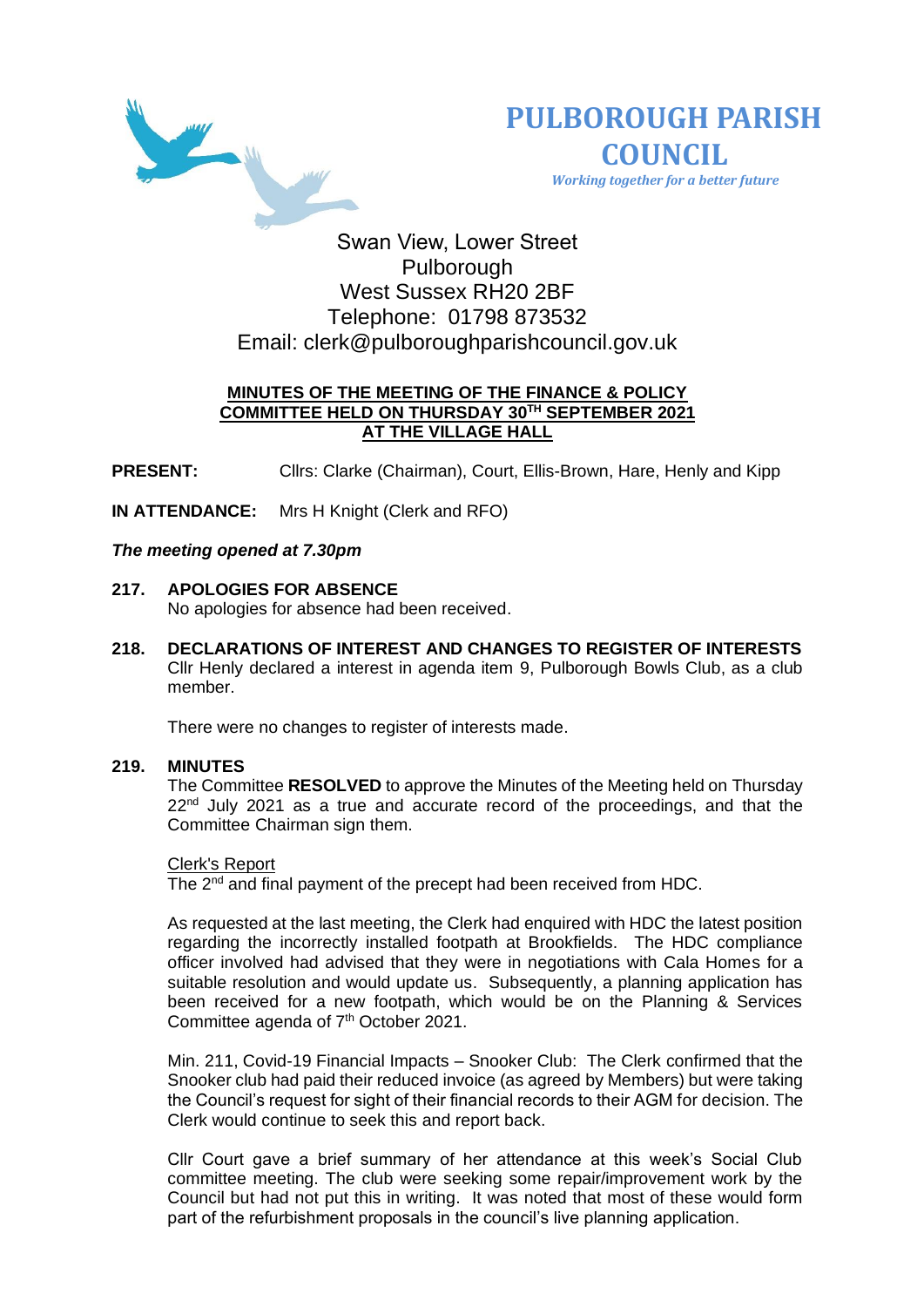## **220. ADJOURNMENT FOR PUBLIC SPEAKING**

There were no public speakers.

# **221. PARISH COUNCIL FINANCES**

Members had received bank reconciliations for Cashbook 1 as at 31<sup>st</sup> July 2021 and Cashbook 3 as at 31<sup>st</sup> July 2021. The reconciliations for August 2021 were not yet available. The July reconciliations were **AGREED** when compared to the bank statements and the Committee Chairman duly signed the bank statements.

The previously issued  $31<sup>st</sup>$  July 2021 was re-issued, as the August finances were behind schedule in being processed.

There were no creditor invoices over £30 outstanding.

Cllr Kipp had carried out the completion of Q4 31.03.21 and Q1 30.06.21 internal control inspections. It was **AGREED** that Cllr Court would undertake the next inspection to Q2 30.09.21 and the Clerk would arrange this with her in due course.

## **222. SPORTS PAVILION DEVELOPMENT PROJECT**

It was noted that HDC had confirmed validation of the Council's planning application DC/21/1369 for part demolition and rebuilding of existing building with refurbishment of remaining building.

Members noted correspondence from HDC and the architect advising that the Parish Council could apply for reduced CIL monies due to be paid in connection with the application. It was **RESOLVED** to approve that the Clerk confirm this would be applied for.

Members discussed the publicity and public consultation around the project proposals. Noting that the planning application was now in the public domain for comment via HDC, it was **RESOLVED** that at this stage the Council would make reference to the proposals via editorial input to the church magazine and Sussex Local magazine.

# **223. ALLOTMENT RENT REVIEW 2022-23**

Members had received the figure for the September issued RPI of 4.8%, together with a spreadsheet logging the numbers, position and costs of the various plots. It was noted that no increase had been made to the current annual rent. Following discussion, it was **RESOLVED** to advise plot holders that the annual rent for plots for 2022-23 would be increased by 4.8%, rounded up to the nearest whole pound.

## **224. PROJECTED PLANNING**

Members received the last Projected Planning List 2019/20. The Clerk advised that this item had been omitted during the previous year due to other priorities. Members discussed whether some items had moved on, eg the Youth Club item and the review timeline for Neighbourhood Plan. It was also considered that some items would now fall within the scope of the A29 Stakeholder Group discussions, for which a meeting was to be scheduled as soon as practicable. Cllr Clarke agreed to check the status of planning application DC/15/1084 Land North of Highfield. It was **AGREED** to defer this item to the next meeting.

# **225. LEASES – PULBOROUGH BOWLS CLUB**

Members received the copy of the lease, which was due to expire on 29<sup>th</sup> September 2022. The Clerk had added this item to allow plenty of time to consider renewal or any legal preparation work needed. Members discussed the costs pertaining to the premises, as the Parish Council pays the water rates. It was **RESOLVED** that Cllr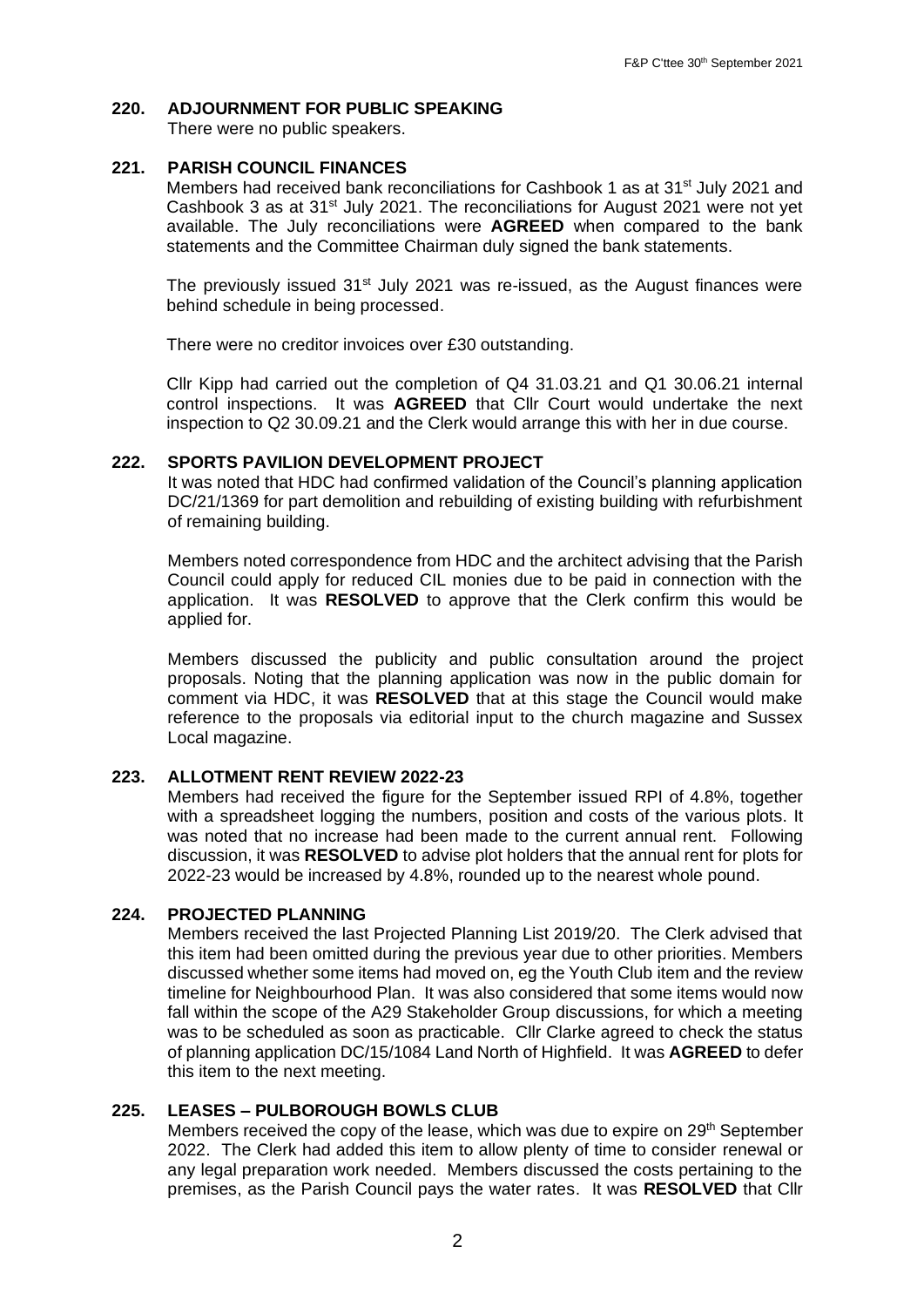Ellis-Brown would meet with the Clerk to research the annual water service costs, and that the matter be deferred to a future meeting.

## **226. GRANT AID 2021-22**

It was **RESOLVED** to appoint Cllrs Henly, Court and Ellis-Brown to the Working Party to undertake the initial review of applications following the deadline today. The Clerk would arrange a mutually convenient date for the group to meet and make recommendations to the next Committee meeting.

## **227. MEETING VENUES FOR 2022 ONWARDS**

Following discussion, it was **RESOLVED** to approve that all council and committee meetings from January to June 2022 be booked at the Village Hall, noting that this would incur the additional annual cost of around £1,500 to be budgeted for. The matter would be reviewed in the spring to decide on the period from June 2023 onwards.

#### **228. COVID-19 IMPACT ON TENANT CLUBS – PULBOROUGH FOOTBALL CLUB**

Members noted the circulated correspondence from Pulborough Football Club objecting to the annual rent charge for 2021-22 due from September. The Clerk had responded explaining the situation and the options regarding requesting a rent review during the preceding year onwards. No further communications had been received to date. It was agreed that the Council would await notice of the club's intentions.

#### **229. STAFFING**

The Clerk gave a verbal, confidential report on recent staffing matters.

Following discussion, it was **RESOLVED** that the Clerk proceed with contracting temporary administrative support for 10-15 hrs per week, commencing 13<sup>th</sup> October 2021, at the rate to be negotiated by the Clerk to the maximum amount agreed by the Committee. It was **RESOLVED** that the Clerk continue to investigate insurance policy cover of the contractor costs.

#### **230. CORRESPONDENCE**

Members received and noted the Correspondence List, as below.

## **WSCC LGPS**

Email 30.07.21 from Rachel Wood, Pension Strategist: As it is not practical to host an all employer meeting this year, an update has been recorded*.* The presentation looks at key facts and figures from this year's Annual Report followed by information from investment management and actuarial officers and concludes with an update on the administration performance before highlighting some key business plan objectives for the year ahead.

*(link, presentations and Annual Report available from Clerk)*

## **WSALC**

Email 07.09.21 advising that some minor changes have been made to the PWLB lending for smaller authorities, detailed in letter 12.08.21 from HM Treasury and in link:-

<https://www.dmo.gov.uk/responsibilities/local-authority-lending/what-s-new/>

#### **Came & Company Local Council Insurance**

Email 21.09.21 notifying change of name/rebranding to Gallagher from October 2021 (Came & Company has been part of the Gallagher group of companies for some time).